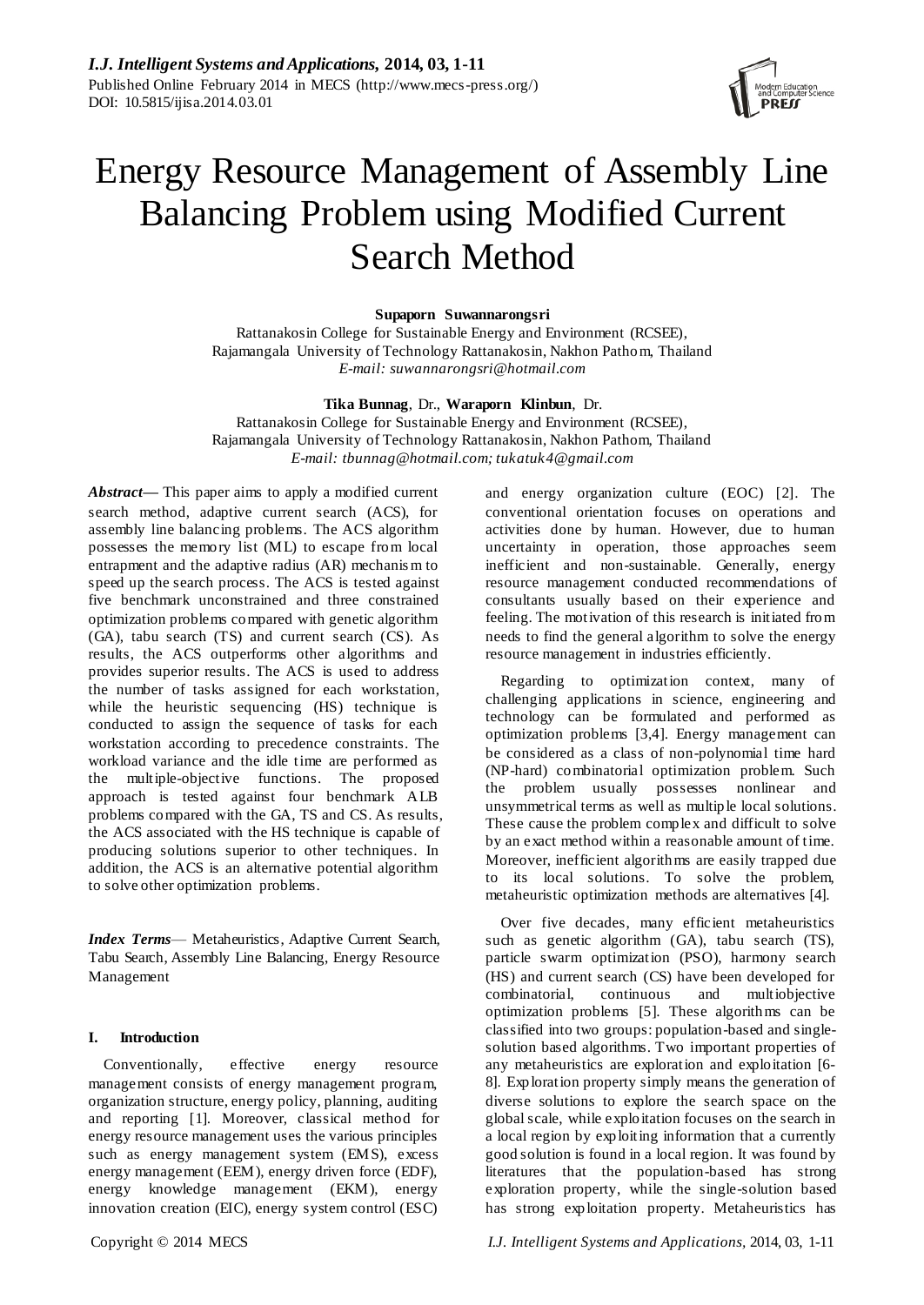been widely applied to various real-world engineering problems [5,7]. One of the latest metahueristic search algorithms is the current search (CS) [9]. By literatures, the CS has been successfully applied to control engineering [10] and signal processing [11]. The CS performed satisfactory results. However, the CS may be trapped by local optima. Therefore, the CS algorithms need to be modified to improve its effectiveness.

This paper proposes the adaptive current search (ACS), which is the modified version of the CS method as a new tool for solving the resource management optimization problems. It consists of five sections. The ACS algorithms are elaborately explained in section II. The performance evaluation of the ACS over five benchmark unconstrained and three constrained optimization problems compared with GA, TS and CS is provided in section III. The application of the ACS to energy resource management of the assembly line balancing (ALB) problems is illustrated in section IV, while conclusions are given in section V.

### **II. Adaptive Current Search Algorithms**

The current search (CS) has been developed based on the principle of current divider in electric circuit theory [9,10,11]. The behavior of electric current is like a tide that always flow to lower places. The less the resistance of branch, the more the current flows. The CS algorithm is described by the flow diagram represented in Figure 1. The advantages are that the CS can find any local solution in each search direction efficiently. Moreover, it can provide unlimited search directions defined by users. However, the CS algorithm is based on an electric current behavior considered as the natural movement. The disadvantages of the CS are that its search process may be trapped or locked by any local solution. In addition, the search time consumed by the CS is depended on the numbers of search directions.

The modified version of the CS algorithm is called the adaptive current search (ACS) metahueristics. The memory list (ML) and the adaptive radius (AR) mechanis m are proposed for inserting into the CS algorithms. The ML is used to escape from local entrapment caused by any local solution, while the AR is conducted to speed up the search process. The proposed ML consists of three levels: low, medium and high. The low-level ML is used to store the ranked initial solutions at the beginning of search process, the medium-level ML is conducted to store the solution found along each search direction, and the high-level ML is used to store all local solutions found at the end of each search direction.

Once the search process is started, the set of initial solutions is generated randomly. They will be ranked by the objective function of the problem of interest from most to least significant. The ranked initial solutions will be stored in the low-level ML. This scheme helps the ACS algorithms to be stronger in exploration strategy.



Fig. 1: Flow Diagram Of CS Algorithm [9]

The ranked initial solution with most significant will be selected as the current solution for the first search direction. The neighborhood members will be generated randomly around the current solution within the certain radius. All neighborhood members will be evaluated by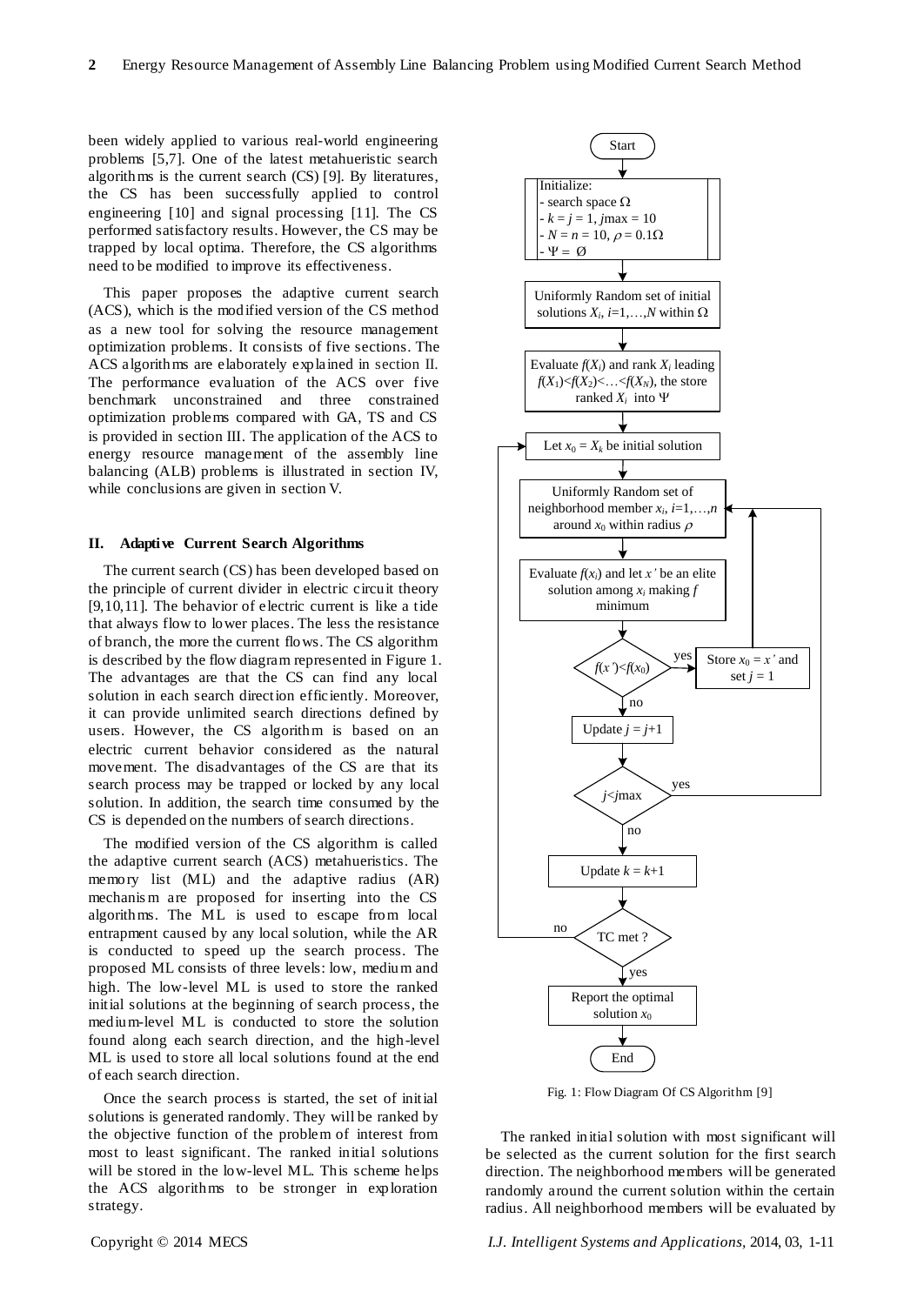the objective function of the problem. The best neighborhood giving the minimum objective function value is used to compare with the current solution. If the best neighborhood is better than the current solution, the current solution will be replaced by the best neighborhood, while the previous current solution will be keep into the medium-level ML. Once the search process moves close to the local solution (which can be observed by the objective function value), the AR mechanis m is activated to speed up the process. The search radius is thus reduced according to the objective function value found so far. The less the objective function value found, the s maller the search radius is adapted. This implies that the refined solutions will be considered. Then, the local solution of this search direction will be found within faster time and will be keep into the high-level ML. This scheme helps the ACS algorithms to be stronger in exploitation strategy.

After the local solution of the first search direction is found, the search process look backward to the lowlevel ML. The second most initial solution ranked in the low-level ML will be selected as the current solution for the second search direction so far. This scheme will be repeated until the global solution will be found or the termination criteria are met.

With ML and AR mechanism, a sequence of solutions obtained by the ACS rapidly converges to the global minimum. The developed ACS algorithms can be described step-by-step as follows:

**Step 1** Initialize the search space  $\Omega$ , iteration counter  $k = j = 1$ , maximum allowance of solution cycling  $j_{\text{max}}$ , number of initial solutions *N*, number of neighborhood members *n*, search radius *R*, and low-level ML  $\Psi = \emptyset$ , medium-level ML  $\Gamma = \emptyset$ , and high-level ML  $\Xi = \emptyset$ .

**Step 2** Uniformly random initial solution  $X_i$ ,  $i =$  $1,...,N$  within  $\Omega$ .

**Step 3** Evaluate the objective function  $f(X_i)$  for  $\forall X$ . Rank  $X_i$  that gives  $f(X_1) < \cdots < f(X_N)$ , then store ranked  $X_i$  into the low-level ML  $\Psi$ .

**Step 4** Let  $x_0 = x_k$  as selected initial solution.

**Step 5** Uniformly random neighborhood  $x_i$ ,  $i = 1,...,n$ around  $x_0$  within radius  $R$ .

**Step 6** Evaluate the objective function  $f(x_i)$  for  $\forall x$ . A solution giving the minimum objective function is set as *x*\*.

**Step 7** If  $f(x^*) < f(x_0)$ , keep  $x_0$  into medium-level ML  $\Gamma_k$  and set  $x_0 = x^*$ , set  $j = 1$  and return to Step 5. Otherwise keep  $x^*$  into medium-level ML  $\Gamma_k$  and update  $j = j+1$ .

**Step 8** If the search process moves close to the local solution, activate the AR mechanism by adjusting  $R =$  $\rho R$ ,  $0 < \rho < 1$ .

**Step 9** If  $j < j_{\text{max}}$ , return to Step 5. Otherwise keep  $x_0$ into high-level ML  $\Xi$  and update  $k = k+1$ .

**Step 10** Terminate the search process when the termination criteria (TC) are satisfied. The optimum solution found is  $x_0$ . Otherwise return to Step 4.

ACS algorithms mentioned above can be represented by the pseudocode as shown in Figure 2, and some movements of the ACS search process can be depicted in Figure 3.

| <b>Pseudo-code of ACS</b>                                      |
|----------------------------------------------------------------|
| procedure                                                      |
| Initialize the search space = $\Omega$ ,                       |
| the memory lists (ML) $\Psi = \Gamma = \Xi = \varnothing$      |
| the iteration counter $i = j = k = l = 1$ ,                    |
| the maximum search iteration in each direction $I_{max}$ ,     |
| the maximum allowance of solution                              |
| cycling $j_{max}$ , the number of initial solutions            |
| (feasible directions of currents in network) $N$ ,             |
| number of neighborhood members $n$ ,                           |
| the maximum objective function value $\varepsilon$ for AR,     |
| and the search radius R.                                       |
| while $(i < N)$ do // generate search directions               |
| Generate initial solutions $X_i$ randomly                      |
| within $\Omega$ ; Evaluate $f(X_i)$ via the objective          |
| function; Rank $X_i$ giving $f(X_i)$ from min                  |
| to max values $(X_1$ gives the min, while                      |
| $X_N$ gives the max objective function values);                |
|                                                                |
| Store ranked $X_i$ into $\Psi$ ;<br>end while                  |
|                                                                |
| while $(k \leq N)$ or the TC are not satisfied <b>do</b>       |
| Set $x_0 = X_k$ ;                                              |
| while $(i \leq I_{max})$ do                                    |
| Generate neighborhood $x_{k,l}$ ( $l = 1,2,,n$ )               |
| randomly around $x_0$ within R;                                |
| for $l \leftarrow 1$ to <i>n</i> do                            |
| Evaluate $f(x_{k,l})$ via the objective                        |
| function; Set $x^*$ as a solution giving                       |
| the minimum objective value;                                   |
| end_for                                                        |
| if $f(x^*) < f(x_0)$ do                                        |
| Keep $x_0$ into $\Gamma_k$ ;                                   |
| Set $x_0 = x^*$ ;                                              |
| Set $j = 1$ ;                                                  |
| else do                                                        |
| Keep $x^*$ into $\Gamma_k$ ;                                   |
| Update $j = j+1$ ;                                             |
| end if                                                         |
| <b>if</b> $f(x_0) < \varepsilon$ <b>do</b> // activate the AR  |
| Adapt $R = \rho R$ , $\rho \in [0, 1]$ ;                       |
| end if                                                         |
| <b>if</b> $j = j_{max}$ <b>do</b> // activate other directions |
| Keep $x_0$ into $\Xi$ ;                                        |
| Update $k = k+1$ ;                                             |
| Go out-loop while;                                             |
| end if                                                         |
| Update $i = i+1$ ;                                             |
| end_while                                                      |
| Keep $x_0$ into $\Xi$ ;                                        |
| Update $k = k+1$ ;                                             |
| end while                                                      |
| end_procedure                                                  |

Fig. 2: Pseudocode Of ACS Algorithm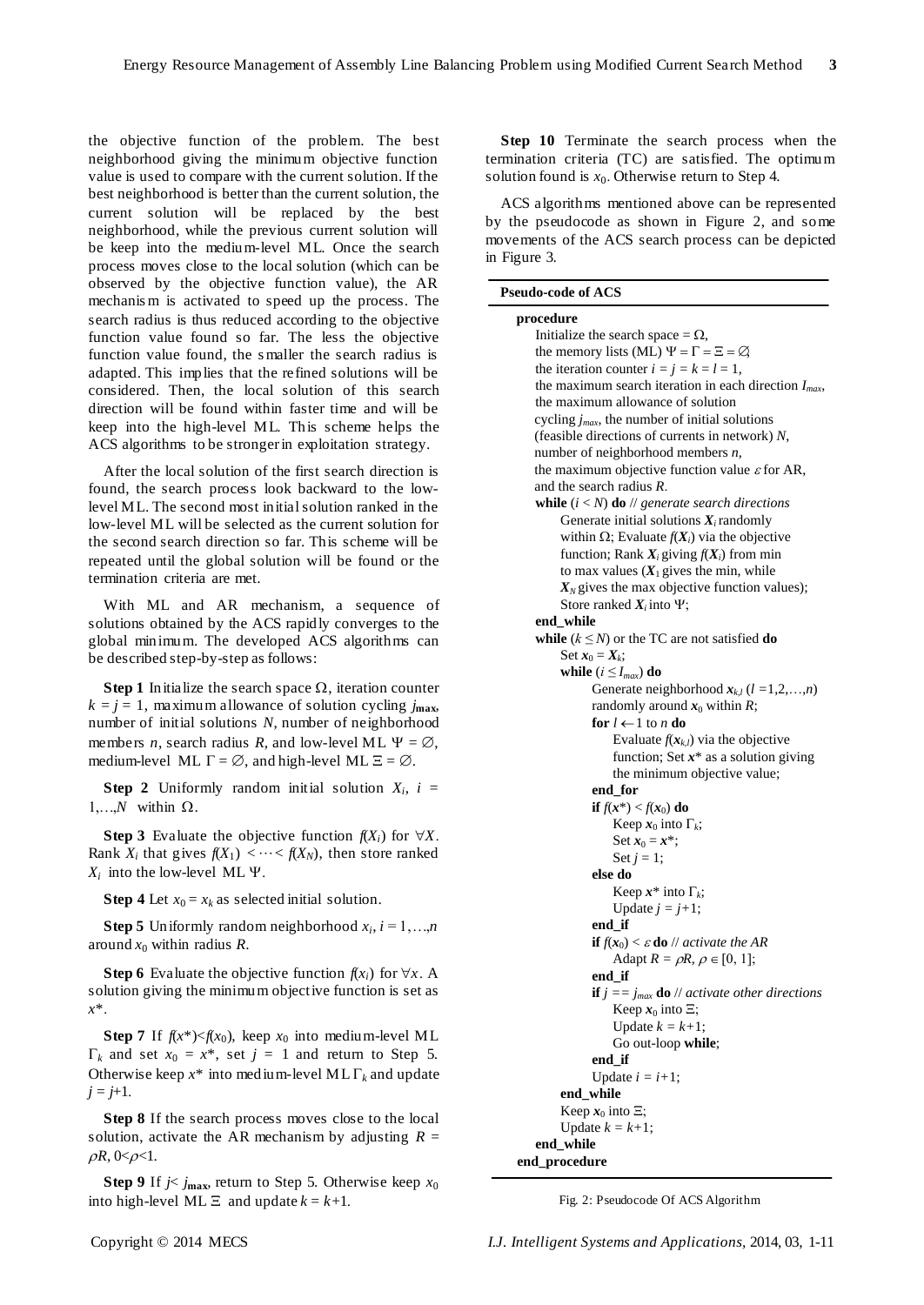

Fig. 3: Some Movements Of ACS Algorithm

## **III. Performance Evaluation**

This section presents the performance evaluation of the ACS against unconstraint and constraint benchmark optimization problems compared with GA, TS and CS. The efficiency of those algorithms can be measured by the success rate of finding the global optima. In this paper, algorithms of GA and TS are omitted. Readers may refer to [12,13] for GA and [14,15] for TS, respectively. Those algorithms were coded by MATLAB running on Intel Core2 Duo 2.0 GHz 3 Gbytes DDR-RAM computer, while GA is used from the MATLAB-GA Toolbox [13]. Each algorithm performs search on each test function for 100 trials beginning with different initial solutions while search parameters are kept the same. Search parameter settings for the GA follow MATLAB-GA Toolbox [13] and for the TS follow [15].

#### **3.1 Unconstrainted Optimization**

For unconstraint optimization test, GA, TS, CS and ACS are tested against five well-known unconstrained optimization problems [16] including Bohachevsky function (BF), the fifth function of De Jong (DJF), Griewank function (GF), Michaelwicz function (MF) and Shekel's fox-holes function (SF). These problems are summarized in Table 1, in which  $J_{\text{min}}$  is the minimum values of objective functions required to terminate the search. The search parameters of the CS and the ACS for this test are set as summarized in Table 2, where  $n =$  number of neighborhood members,  $R =$ search radius,  $N =$  search (current) paths and  $I_{max} =$ maximum search iterations.



Table 1: Summary Of Unconstrained Optimization Problems

y-axi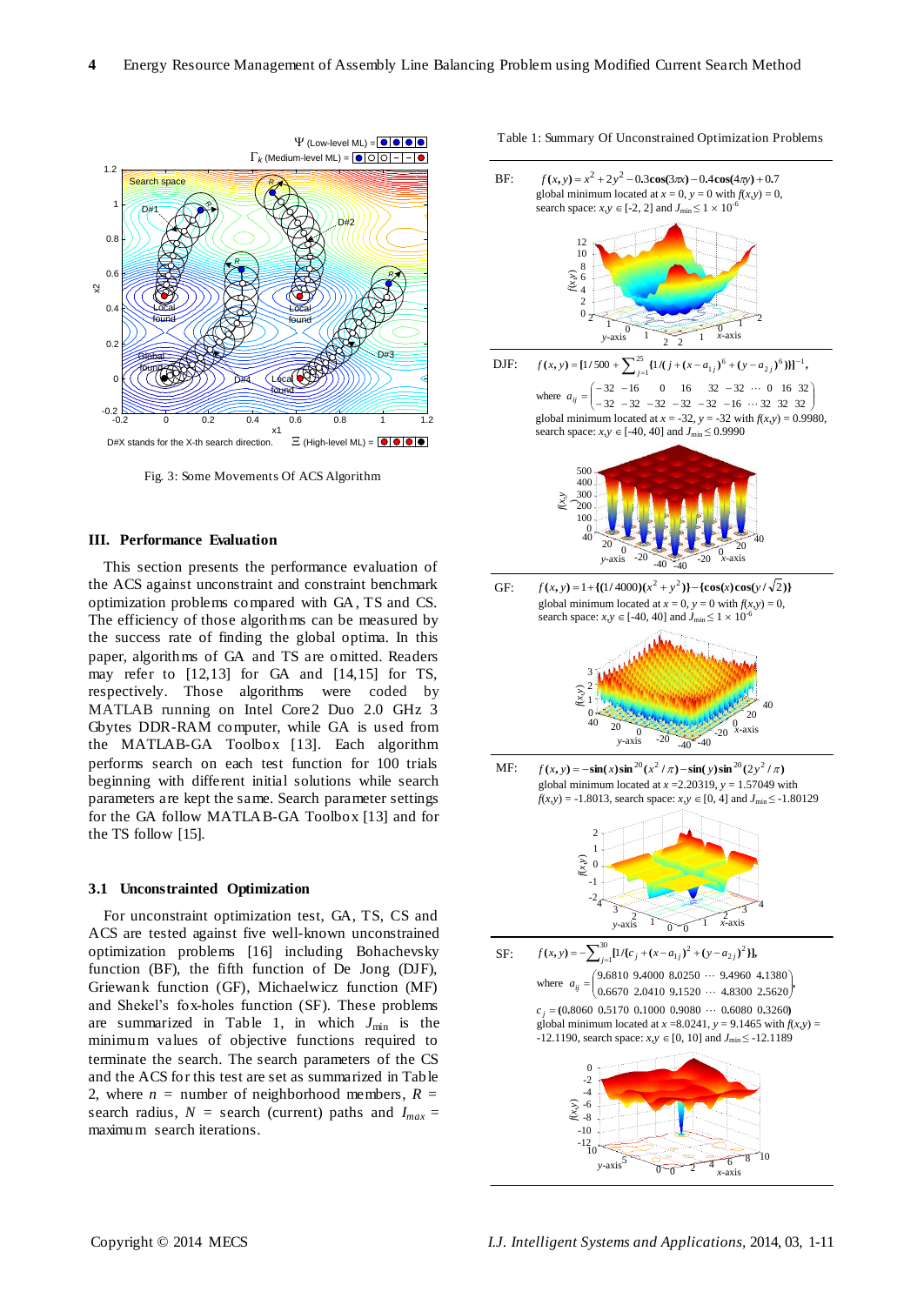|            |                  |                  |                   |                  | <b>CS Parameter Settings</b>  |                               |                                             |                                                |
|------------|------------------|------------------|-------------------|------------------|-------------------------------|-------------------------------|---------------------------------------------|------------------------------------------------|
|            |                  |                  | Test<br>functions | $\boldsymbol{n}$ | $\boldsymbol{R}$              | $\boldsymbol{N}$              | $I_{max}$                                   |                                                |
|            |                  |                  | BF                | 50               | 0.1                           | 50                            | 1,000                                       |                                                |
|            |                  |                  | <b>DJF</b>        | 50               | 5.0                           | 100                           | 1,000                                       |                                                |
|            |                  |                  | GF                | 100              | 0.5                           | 100                           | 1,000                                       |                                                |
|            |                  |                  | MF                | 50               | 2.0                           | 50                            | 1,000                                       |                                                |
|            |                  |                  | SF                | 100              | 1.5                           | 50                            | 1,000                                       |                                                |
|            |                  |                  |                   |                  | <b>ACS</b> Parameter Settings |                               |                                             |                                                |
| Test       | $\boldsymbol{n}$ | $\boldsymbol{R}$ | $\boldsymbol{N}$  |                  | $I_{max}$                     |                               | $R$ – adjustment                            |                                                |
| functions  |                  |                  |                   |                  |                               |                               | Stage I                                     | Stage II                                       |
| BF         | 50               | 0.1              | 50                |                  | 1,000                         |                               | $J < 1 \times 10^{-2} \rightarrow R = 0.01$ | $J < 1 \times 10^{-4}$ $\rightarrow$ R = 0.001 |
| <b>DJF</b> | 50               | 5.0              | 100               |                  | 1,000                         |                               | $J < 1 \times 10^2 \rightarrow R = 1.00$    | $J < 10 \rightarrow R = 0.50$                  |
| <b>GF</b>  | 100              | 0.5              | 100               |                  | 1,000                         |                               | $J < 1 \times 10^{-2} \rightarrow R = 0.01$ | $J < 1 \times 10^{-4}$ $\rightarrow$ R = 0.001 |
| MF         | 50               | 2.0              | 50                |                  | 1,000                         | $J < 1 \rightarrow R = 0.01$  |                                             | $J < 0 \rightarrow R = 0.001$                  |
| SF         | 100              | 1.5              | 50                |                  | 1,000                         | $J < -2 \rightarrow R = 1.00$ |                                             | $J < -5 \rightarrow R = 0.50$                  |

Table 2: CS and ACS Parameter Setting

Table 3: Results of Unconstrained Optimization Problems

| Test<br>functions | GА                         | TS                         | CS                          | ACS                         |
|-------------------|----------------------------|----------------------------|-----------------------------|-----------------------------|
| BF                | $480,100 \pm 34,612(86%)$  | $465,100 \pm 19,745(96\%)$ | $241,310 \pm 9,867(100\%)$  | $200,250 \pm 7,572(100\%)$  |
| DJF               | $385,400 \pm 26,748(77\%)$ | $352,520 \pm 21,632(94\%)$ | $124,212 \pm 8,410(98\%)$   | $112,028 \pm 7,046(100\%)$  |
| GF                | $902,150 \pm 67,223(82\%)$ | $780,464 \pm 41,947(92\%)$ | $514,575 \pm 31,108(96\%)$  | $501,020 \pm 21,663(100\%)$ |
| MF                | $200,375 \pm 22,591(88\%)$ | $145,680 \pm 10,866(95\%)$ | $67,260 \pm 3,103(99\%)$    | $49,640 \pm 2,458(100\%)$   |
| SF                | $685,450 \pm 45,411(90\%)$ | $545,120 \pm 33,012(97\%)$ | $325,850 \pm 14,102(100\%)$ | $302,210 \pm 9,815(100\%)$  |

Results obtained are summarized in Table 3, where the global optima are reached. The numbers are in the format: average number of evaluations (success rate). For example, 200,250±7,572(100%) means that the average number (mean) of function evaluations is 200,250 with a standard deviation of 7,572. The success rate of finding the global optima for this algorithm is 100%. Referring to Table 3, it can be observed that the ACS is much more efficient in finding the global optima with higher success rates. For all test functions, the proposed ACS outperforms GA, TS and CS.

## **3.2 Constrainted Optimization**

For constraint optimization test, GA, TS, CS and ACS are tested against three constrained optimization problems consisting of Fcon01, Fcon02 and Fcon03, detailed as follows.

The function Fcon01 [17] is stated in equation (1). This function is a minimization problem with two design variables and two inequality constraints. The unconstrained objective function  $f(x)$  has a minimum solution at (3, 2) with a corresponding function value equal to zero. The constrained minimum solution is located at  $x^* = (2.246826, 2.381865)$  with an objective function value equal to  $f^*(x) = 13.59085$ .

$$
\min_{x} f(x) = (x_1^2 + x_2 - 11)^2 + (x_1 + x_2^2 - 7)^2
$$
  
subject to,  

$$
g_1(x) = 4.84 - (x_1 - 0.05)^2 - (x_2 - 2.5)^2 \ge 0,
$$
 (1)  

$$
g_2(x) = x_1^2 + (x_2 - 2.5)^2 - 4.84 \ge 0,
$$
  

$$
0 \le x_1 \le 6, \quad 0 \le x_2 \le 6
$$

For this function, parameter settings for the GA follow MATLAB-GA Toolbox [13] and for the TS follow [15]. The common search parameters of the CS are:  $n = 1,000$ ,  $R = 0.1$ ,  $N = 500$  and  $I_{max} = 1,000$ .  $J_{min} \le$ 13.60 is the minimum values of objective functions required to terminate the search. For the ACS, *R*-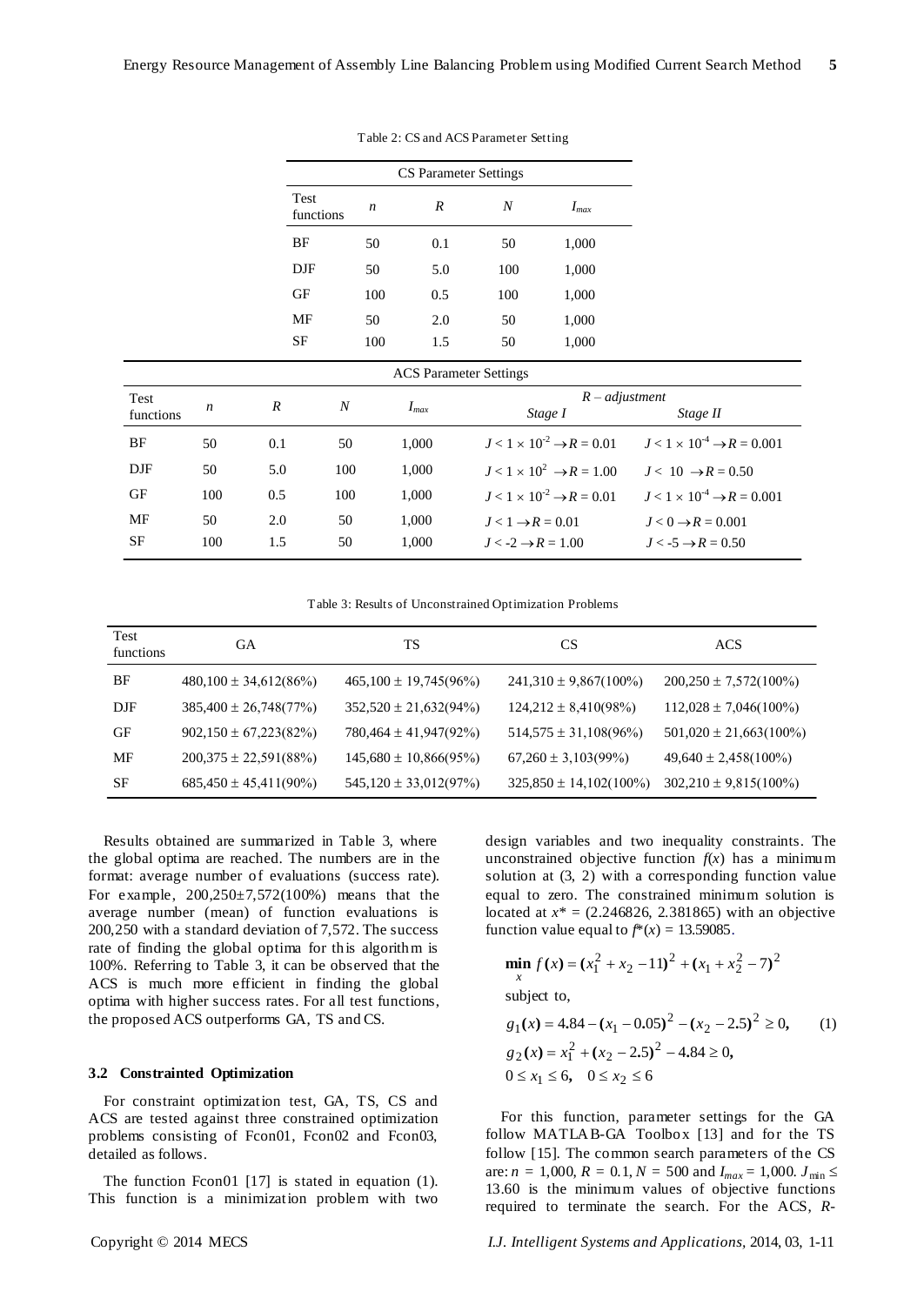adjustment is set as  $J < 25.00 \rightarrow R = 0.01$  and  $J < 15.00$  $\rightarrow R = 0.001$ . Results are summarized in Table 4 and Figure 4.



Fig. 4: Movements Of ACS Algorithm Over Fcon01

From Figure 4, it was found that the ACS spent only three search directions to reach the global optimum. Table 4 shows the best solutions found by the GA, TS, CS and ACS as well as their corresponding objective function values. It was noted that the ACS result is very close to the optimal solution and outperforms other three results not only in the aspect of the objective function values but also in that of constraint accuracy.

The function Fcon02 [18] with two design variables and two constraints is stated in equation (2). The minimum solution is located at  $x^* = (0.82288, 0.91144)$ with an objective function value equal to  $f^*(x) = 1.3935$ .

Once GA follows MATLAB-GA Toolbox [13] and TS follows [15]. The common parameters of the CS are:  $n = 1,000$ ,  $R = 0.1$ ,  $N = 500$  and  $I_{max} = 1,000$ .  $J_{min} \leq$ 1.3936 is the minimum values of objective functions required to terminate the search. For the ACS, *R*adjustment is set as  $J < 5.00 \rightarrow R = 0.01$  and  $J < 2.00$  $\rightarrow$  *R* = 0.001. Results are summarized in Table 5. It was found that the ACS outperforms other three results in both the objective function values and the constraint accuracy.

| Algorithms |                | Optimal solutions $x^*$ |                             | Constraints     |                             |
|------------|----------------|-------------------------|-----------------------------|-----------------|-----------------------------|
|            | $x_1$          | $x_2$                   | $g_1$                       | $g_2$           | Objective function $f^*(x)$ |
| GА         | 2.246840       | 2.382136                | 0.00002                     | 0.22218         | 13.590845                   |
| ТS         | 2.2468258      | 2.381863                | 0.00002                     | 0.22218         | 13.590841                   |
| <b>CS</b>  | 2.2468262121   | 2.3818704379            | $2.21003 \times 10^{15}$    | 0.2221826212    | 13.5908416934               |
| ACS        | 2.246828512562 | 2.381813302772          | $1.8332002 \times 10^{-18}$ | 0.2221828329242 | 13.590841501204030          |

Table 4: Results Of Fcon01 Constrained Optimization Problem

Table 5: Results of Fcon02 Constrained Optimization Problem

| Algorithms | Optimal solutions $x^*$ |               | Constraints              |                            |                             |
|------------|-------------------------|---------------|--------------------------|----------------------------|-----------------------------|
|            | $x_1$<br>$x_2$          |               | $g_1$                    | $g_2$                      | Objective function $f^*(x)$ |
| GA         | 0.8350                  | 0.9125        | $1.0 \times 10^{-2}$     | $-7.0 \times 10^{-2}$      | 1.3772                      |
| TS         | 0.8343                  | 0.9121        | $5.0 \times 10^{-3}$     | $5.4 \times 10^{-3}$       | 1.3370                      |
| <b>CS</b>  | 0.82283310              | 0.91144165    | $1.0 \times 10^{-6}$     | $4.9 \times 10^{-6}$       | 1.3935867                   |
| ACS        | 0.82283256086           | 0.91142060358 | $-8.6463030\times10^{6}$ | $4.9127562 \times 10^{-5}$ | 1.39356948924               |

$$
\min_{x} f(x) = (x_1 - 2)^2 + (x_2 - 1)^2
$$
  
subject to,  

$$
g_1(x) = x_1 - 2x_2 + 1 = 0,
$$
 (2)  

$$
g_2(x) = -\frac{x_1^2}{4} - x_2^2 + 1 \ge 0,
$$
  

$$
-10 \le x_1 \le 10, \quad -10 \le x_2 \le 10
$$

The function Fcon03 [17] stated in equation (3) has seven design variables and four nonlinear constraint functions. The best known optimum solution is located at *x*\* = (2.330499, 1.951372, -0.4775414, 4.365726, - 0.6244870, 1.038131, 1.594227) with the corresponding objective function equal to  $f^*(x) = 680.6300573$ .

$$
\min_{x} f(x) = (x_1 - 10)^2 + 5(x_2 - 12)^2 + x_3^4
$$
  
+ 3(x\_4 - 11)^2 + 10x\_5^6 + 7x\_6^2 + x\_7^4  
- 4x\_6x\_7 - 10x\_6 - 8x\_7

*subject to,*

**min ( ) ( ) ( )**

$$
g_1(x) = 127 - 2x_1^2 - 3x_2^4 - x_3 - 4x_4^2 - 5x_5 \ge 0,
$$
  
\n
$$
g_2(x) = 282 - 7x_1 - 3x_2 - 10x_3^2 - x_4 + x_5 \ge 0,
$$
  
\n
$$
g_3(x) = 196 - 23x_1 - x_2^2 - 6x_6^2 + 8x_7 \ge 0,
$$
  
\n
$$
g_4(x) = -4x_1^2 - x_2^2 + 3x_1x_2 - 2x_3^2 - 5x_6 + 11x_7 \ge 0,
$$
  
\n
$$
-10 \le x_i \le 10, \quad (i = 1, ..., 7)
$$
\n(3)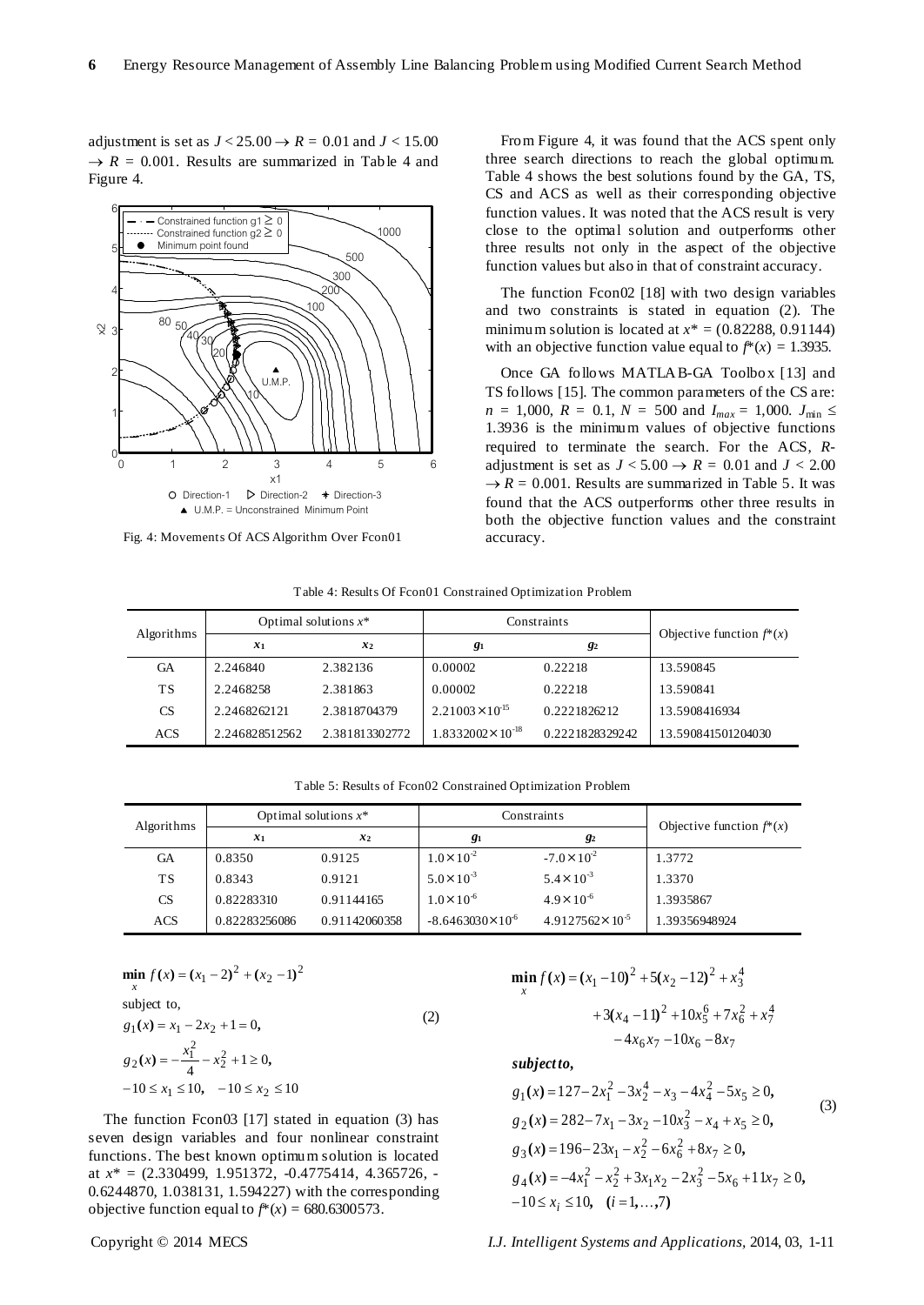Like Fcon01 and Fcon02, parameter settings for the GA follow MATLAB-GA Toolbox [13] and for the TS follow [15]. The common search parameters of the CS are:  $n = 2,000$ ,  $R = 0.1$ ,  $N = 1,000$  and  $I_{max} = 1,000$ .  $J_{min}$  $\leq 680.63$  is the minimum values of objective functions required to terminate the search. For the ACS, *R*adjustment is set as  $J < 1,000 \rightarrow R = 0.01$  and  $J < 750$  $\rightarrow$  *R* = 0.001. Results are summarized in Table 6. It was found also that the ACS outperforms other three algorithms and provides superior results.

Table 6: Results Of Fcon03 Constrained Optimization Problem

| Optimal solutions $x^*$ and Objective function $f^*(x)$ | <b>GS</b>   | TS          | $\mathbf{C}\mathbf{S}$ | <b>ACS</b>           |
|---------------------------------------------------------|-------------|-------------|------------------------|----------------------|
| $\mathcal{X}_1$                                         | 2.32345617  | 2.33047     | 2.33087488             | 2.324971068354062    |
| $\mathcal{X}$                                           | 1.951242    | 1.95137     | 1.95136990             | 1.950016515825672    |
| $\mathcal{X}$ 3                                         | $-0.448467$ | $-0.47772$  | $-0.47459349$          | -0.491430343898877   |
| $x_4$                                                   | 4.3619199   | 4.36574     | 4.36555341             | 4.370929879461707    |
| $x_5$                                                   | $-0.630075$ | $-0.62448$  | $-0.62452549$          | $-0.623883321164803$ |
| $\chi_6$                                                | 1.03866     | 1.03794     | 1.03793634             | 1.040859835982587    |
| $x_7$                                                   | 1.605384    | 1.59414     | 1.59406525             | 1.593387864833378    |
| $f^*(x)$                                                | 680.6413574 | 680.6380577 | 680.6350771            | 680.6304164174447    |

#### **IV. ACS Application to ALB Problems**

The application of the ACS to energy resource management of the assembly line balancing (ALB) problems is proposed. The ALB problem is considered as one of the classical industrial engineering problems [19]. An assembly line is a sequence of workstations connected together by a material handling system. It is used to assemble components or tasks into a final product. The fundamental of the line balancing problems is to assign the tasks to an ordered sequence of workstations that minimize the amount of the idle time of the line, whereas satisfying two particular constraints. The first constraint is that the total processing time assigned to each workstation should be less than or equal to the cycle time. The second is that the task assignments should follow the sequential processing order of the tasks or the precedence constraints.

The ALB can be considered as the class of combinatorial optimization problems known as NP-hard [20,21]. In this work, the single-model assembly line balancing problem is considered. Balancing of the lines can be measured by the idle time  $(T_{id})$ , the workload variance  $(w_v)$  and the line efficiency  $(E)$  [22]. Therefore, the goals of balancing assembly lines are to minimize the idle time and the workload variance. Analytical formulations for the ALB problems are stated in equations (4) - (7), where *m* is the number of workstations, *W* is the total processing time, *c* is the cycle time and  $T_i$  is the processing time of the  $i^{th}$ workstation.

$$
m = W/c \tag{4}
$$

$$
T_{id} = \sum_{i=1}^{m} (c - T_i)
$$
 (5)

$$
w_{v} = \frac{1}{m} \sum_{i=1}^{m} [T_{i} - (W/m)]^{2}
$$
 (6)

$$
E = \sum_{i=1}^{m} T_i / (m \times c) \tag{7}
$$

The ALB problem can be formulated as the multiobjective constrained optimization problem. The multiobjective function (*J*) consisting of the workload variance  $(w_v)$  and the idle time  $(T_{id})$  is performed as stated in equation (8), where  $\gamma_1$  and  $\gamma_2$  are weighted factors  $(y_1 + y_2 = 1.0)$ . *J* in equation (8) will be minimized by the ACS metaheuristics as express ed in equation (9).

$$
J = \gamma_1 \times w_v + \gamma_2 \times T_{id} \tag{8}
$$

**minimize** 
$$
J
$$
  
subject to  $T_i \leq c$ , (9)  
precedentconstrain:

By this approach, the workload variance will be minimized in sense of the resource management optimization. This implies that, if all machines (once one machine, one workstation is assumed) of the assembly line are equally operated, resource management is optimal. This means that the assembly line of interest is balanced and all machines possess the same workload. Again by this approach, the idle time will be minimized in sense of the energy management optimization. This implies that, if all machines of the assembly line are operated with full-time production (without or with the least idle time), energy management is optimal. In contrast, running some machines without production is the energy loss of the line. In this application, the proposed ACS associated with the heuristic sequencing (HS) technique is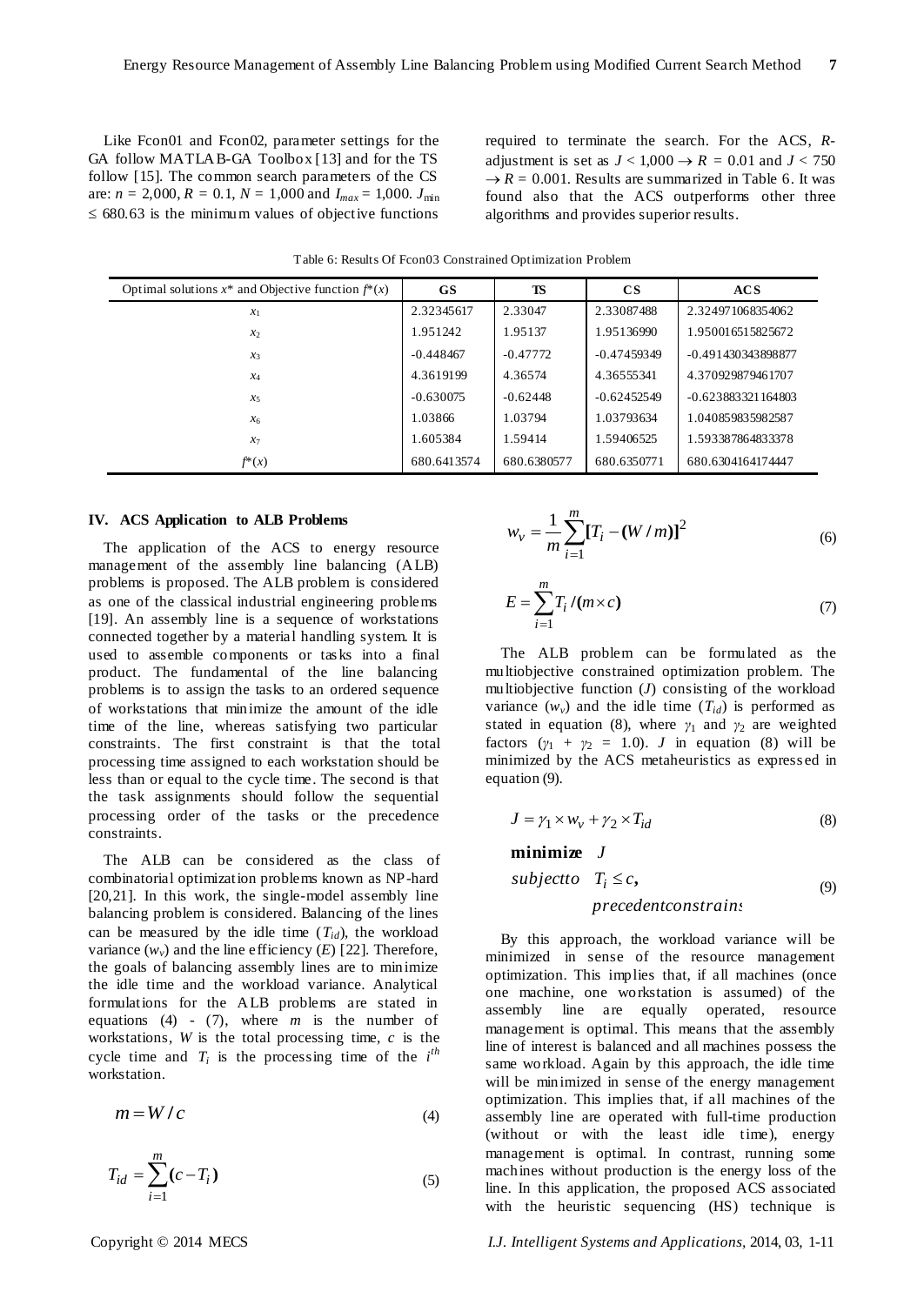conducted to solve the ALB problems. The proposed ACS is used to address the number of tasks assigned for each workstation, while the HS technique is conducted to assign the sequence of tasks for each workstation according to precedence constraints as represented by Figure 5.

The HS is based on the heuristic logics of practicing engineers to arrange the sequence of tasks assigned for each workstation. In practice, assigning task will be considered from its processing time, number of succeeding tasks and number of precedent tasks. The proposed PH algorithm is thus described as follows.

**Step 1** Let number of tasks be *n*.

**Step 2** Initialize sequence of tasks  $\Delta = \emptyset$  and  $i = 1$ .

**Step 3** If a current task,  $\delta_i$ , possesses properties:

(3.1) no precedent tasks,

(3.2) maximum succeeding tasks, and

(3.3) maximum processing time, put  $\delta_i$  into  $\Delta$ respectively, delete  $\delta_i$ ,  $n = n - 1$ , then go to Step 4, otherwise, update  $i = i + 1$ , then go back to Step 3.

**Step 4** If  $n = 0$ , terminate the sequencing process. The sequence of tasks stored in  $\Delta$  is successfully arranged, otherwise set  $i = 1$ , go back to Step (3).



Fig. 5: ACS-Based ALB Problem Solving

The proposed approach is tested against four benchmark single -model ALB problems collected by Scholl [23] as summarized in Table 7. In this work, the number of workstations, *m*, can be calculate by equation (4). For all tests, the parameter settings for the GA follow MATLAB-GA Toolbox [13] and for the TS follow [15]. The common search parameters of the CS are:  $n = 1,000$ ,  $R = 0.2$  and  $I_{max} = 1,000$ .  $N = 500$  is required to terminate the search. For the ACS, *R*adjustment is set as  $I_{max} = 500 \rightarrow R = 0.1$  and  $I_{max} = 750$  $\rightarrow$  *R* = 0.01. The CS and ACS algorithms were coded by MATLAB running on Intel Core2 Duo 2.0 GHz 3 Gbytes DDR-RAM computer. The  $\gamma_1 = \gamma_2 = 0.5$  are set to compromise the  $w_v$  and  $T_{id}$  in equation (8). Table 8 provides the boundaries of number of tasks for each

workstation set for the corresponding search spaces. Once the search process stopped, results obtained are summarized in Table 9.

Table 7: Details of Benchmark ALB Problems

| Entry | Name     | n  | $W$ min.) | $c(\min.)$ | $\boldsymbol{m}$ |
|-------|----------|----|-----------|------------|------------------|
|       | Buxey    | 29 | 324       | 50         |                  |
| 2     | Sawyer   | 30 | 324       | 40         | 9                |
| 3     | Warnecke | 58 | 1,548     | 160        | 10               |
| 4     | Tonge    | 70 | 3,510     | 325        | 11               |

Table 8: Lists of Search Spaces

| Entry | Search spaces                                                                                                                                                                                                         |
|-------|-----------------------------------------------------------------------------------------------------------------------------------------------------------------------------------------------------------------------|
| 1     | $S_1 \in [2, 7]$ ; $S_2 \in [3, 8]$ ; $S_3 \in [2, 6]$ ; $S_4 \in [3, 7]$ ;<br>$S_5 \in [2, 7]; S_6 \in [2, 5]; S_7 \in [2, 5]$                                                                                       |
| 2     | $S_1 \in [2, 5]$ ; $S_2 \in [2, 6]$ ; $S_3 \in [3, 6]$ ; $S_4 \in [3, 6]$ ;<br>$S_5 \in [2, 5]$ ; $S_6 \in [1, 4]$ ; $S_7 \in [1, 5]$ ; $S_8 \in [1, 4]$ ;<br>$S_9 \in [2, 5]$                                        |
| 3     | $S_1 \in [3, 6]$ ; $S_2 \in [3, 6]$ ; $S_3 \in [4, 8]$ ; $S_4 \in [6, 9]$ ;<br>$S_5 \in [5, 9]$ ; $S_6 \in [3, 6]$ ; $S_7 \in [4, 7]$ ; $S_8 \in [5, 8]$ ;<br>$S_9 \in [5, 8]$ ; $S_{10} \in [4, 8]$                  |
| 4     | $S_1 \in [6, 9]$ ; $S_2 \in [5, 8]$ ; $S_3 \in [2, 6]$ ; $S_4 \in [3, 6]$ ;<br>$S_5 \in [5, 7]; S_6 \in [3, 6]; S_7 \in [5, 10]; S_8 \in [6, 12];$<br>$S_9 \in [6, 12]$ ; $S_{10} \in [5, 8]$ ; $S_{11} \in [5, 8]$ ; |

Note:  $S_i$  stands for the  $i^{\text{th}}$  workstation.

Table 9: Results of ALB Problems

| Entry 1: Buxey |         |                       |          |  |
|----------------|---------|-----------------------|----------|--|
| Apps.          | $W_{v}$ | $T_{id}(\text{min.})$ | $E(\% )$ |  |
| <b>GA</b>      | 11.06   | 26.00                 | 94.46    |  |
| <b>TS</b>      | 8.77    | 26.00                 | 95.02    |  |
| CS             | 2.64    | 26.00                 | 95.38    |  |
| <b>ACS</b>     | 1.35    | 26.00                 | 96.42    |  |
|                |         | Entry 2: Sawyer       |          |  |
| Apps.          | $W_v$   | $T_{id}(\text{min.})$ | $E(\% )$ |  |
| <b>GA</b>      | 6.00    | 36.00                 | 90.00    |  |
| <b>TS</b>      | 5.84    | 36.00                 | 91.85    |  |
| CS             | 3.22    | 36.00                 | 95.47    |  |
| <b>ACS</b>     | 1.56    | 36.00                 | 97.30    |  |
|                |         | Entry 3: Warnecke     |          |  |
| Apps.          | $W_v$   | $T_{id}(\text{min.})$ | $E(\% )$ |  |
| <b>GA</b>      | 18.56   | 52.00                 | 95.66    |  |
| <b>TS</b>      | 10.11   | 52.00                 | 95.91    |  |
| CS             | 8.86    | 52.00                 | 96.04    |  |
| <b>ACS</b>     | 6.56    | 52.00                 | 97.35    |  |
|                |         | Entry 4: Tonge        |          |  |
| Apps.          | $W_v$   | $T_{id}(\text{min.})$ | $E(\%)$  |  |
| <b>GA</b>      | 11.54   | 65.00                 | 98.18    |  |
| <b>TS</b>      | 8.74    | 65.00                 | 98.85    |  |
| CS             | 3.98    | 65.00                 | 99.01    |  |
| <b>ACS</b>     | 1.17    | 65.00                 | 99.40    |  |

Note: Apps. stands for approaches.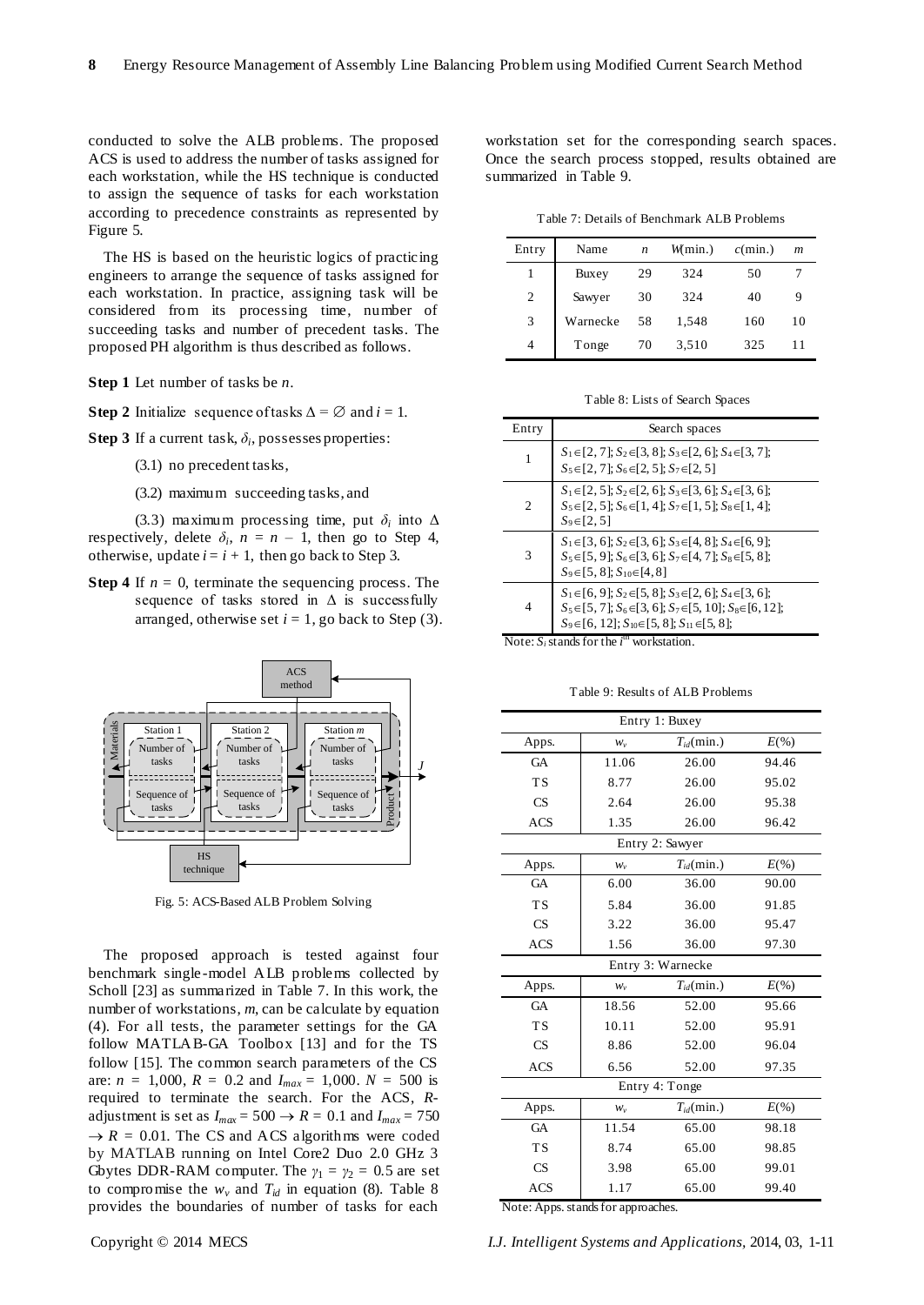| Table 10: Results of Tonge-ALB Problems by ACS |  |  |
|------------------------------------------------|--|--|
|------------------------------------------------|--|--|

| Work-<br>Station<br>(m)    | Tasks assigned<br>for each<br>workstation | <b>Station</b><br>Time<br>(min.) | Idle Time<br>(min.) |  |  |  |
|----------------------------|-------------------------------------------|----------------------------------|---------------------|--|--|--|
| 1                          | 1, 2, 3, 5, 9, 15, 24                     | 317                              | 8                   |  |  |  |
| 2                          | 4, 6, 7, 10, 41, 68                       | 319                              | 6                   |  |  |  |
| 3                          | 11,16,18                                  | 318                              | 7                   |  |  |  |
| 4                          | 8,12,14,30,69                             | 318                              | 7                   |  |  |  |
| 5                          | 13, 17, 19, 20, 22, 57                    | 319                              | 6                   |  |  |  |
| 6                          | 21, 23, 25, 27                            | 320                              | 5                   |  |  |  |
| 7                          | 26, 29, 31, 32, 33, 34, 58, 59            | 320                              | 5                   |  |  |  |
| 8                          | 28, 35, 36, 37, 38, 44, 45, 48, 51, 70    | 319                              | 6                   |  |  |  |
| 9                          | 39, 40, 56, 61, 62, 63, 64                | 320                              | 5                   |  |  |  |
| 10                         | 42, 43, 46, 47, 49, 52, 67                | 321                              | 4                   |  |  |  |
| 11                         | 50, 53, 54, 55, 60, 65, 66                | 319                              | 6                   |  |  |  |
| ти и 1° п. 1° (т.) ст. 00- |                                           |                                  |                     |  |  |  |

The total idle time  $(T_{id}) = 65.00$  min.,

The workload variance  $(w_v) = 1.17$ ,

The line efficiency  $(E) = 99.40\%$ .

Referring to Table 9, it was found that the proposed ACS associated with the HS technique is capable of producing solutions superior to other techniques for all ALB problems. The workload variance,  $w_v$ , can be successfully minimized in sense of the resource management optimization, while the idle time,  $T_{id}$ , can be satisfactory minimized in sense of the energy management optimization. For example, Table 10 contains the results of the Tonge-ALB problem obtained by the ACS with HS association in details.

## **V. Conclusions**

The application of the adaptive current search (ACS) to energy resource management optimization has been proposed in this paper. The ACS is the modified version of the current search (CS) developed from the behavior of an electric current flowing through electric networks. With the memory list (ML) and the adaptive radius (AR) mechanis m, the ACS effectiveness can be improved to escaping from any local entrapment and to speed up the search process. For its performance evaluation against five benchmark unconstrained and three constrained optimization problems compared with genetic algorithm (GA), tabu search (TS) and CS, it was found that the ACS outperforms other algorithms and provides superior results which are very close to the optimal solutions for all testes functions. The proposed ACS has been applied to energy resource management of the assembly line balancing (ALB) problems associated with the heuristic sequencing (HS) technique. By this approach, the ACS is applied to address the number of tasks for each station, while the HS technique is used to assign the sequence of tasks according to precedence constraints. The workload variance  $(w_v)$  and the idle time  $(T_{id})$  are formed as the multipleobjective function

for this application. As results from four benchmark ALB problems compared with the GA, TS and CS, it was found that the ACS associated with the HS technique is capable of producing solutions superior to other techniques for all ALB problems. The workload variance can be successfully minimized in sense of the resource management optimization, while the idle time can be satisfactory minimized in sense of the energy management optimization. This can be concluded that the proposed ACS is an alternative powerful algorithm to solve the ALB problems in sense of energy resource management and other optimization problems.

## **References**

- [1] W. C. Turner. Energy Management Handbook Fairmont Press, USA., 2004.
- [2] B. L. Capehart, W. C. Turner, W. J. Kennedy. Guide to Energy Management. Fairmont Press, USA., 1983.
- [3] S. S. Rao. Engineering Optimization: Theory and Practice. John Wiley & Sons, 2009.
- [4] X. S. Yang. Engineering Optimization: An Introduction with Metaheuristic Applications. John Wiley & Sons, 2010.
- [5] D. T. Pham, D. Karaboga. Intelligent Optimization Techniques. Springer, London, 2000.
- [6] F. Glover, G. A. Kochenberger. Handbook of Metaheuristics. Kluwer Academic Publishers, 2003.
- [7] E. G. Talbi. Metaheuristics form Design to Implementation. John Wiley & Sons, 2009.
- [8] X. S. Yang. Nature-Inspired Metaheuristic Algorithms. Luniver Press, 2010.
- [9] A. Sukulin, D. Puangdownreong. A novel metaheuristic optimization algorithm: current search. Proceeding of the 11th WSEAS International Conference on Artificial Intelligence, Knowledge Engineering and Data Bases (AIKED '12), 2012, pp.125-130.
- [10] A. Sukulin, D. Puangdownreong. Control synthesis for unstable systems via current search. Proceeding of the 11th WSEAS International Conference on Artificial Intelligence, Knowledge Engineering and Data Bases (AIKED '12), 2012, pp.131-136.
- [11] A. Sukulin, D. Puangdownreong. Current search and applications in analog filter design problems. Communication and Computer, v9, n9, 2012, pp. 1083-1096.
- [12] D. E. Goldberg. Genetic Algorithms in Search Optimization and Machine Learning. Addison Wesley Publishers, Boston, 1989.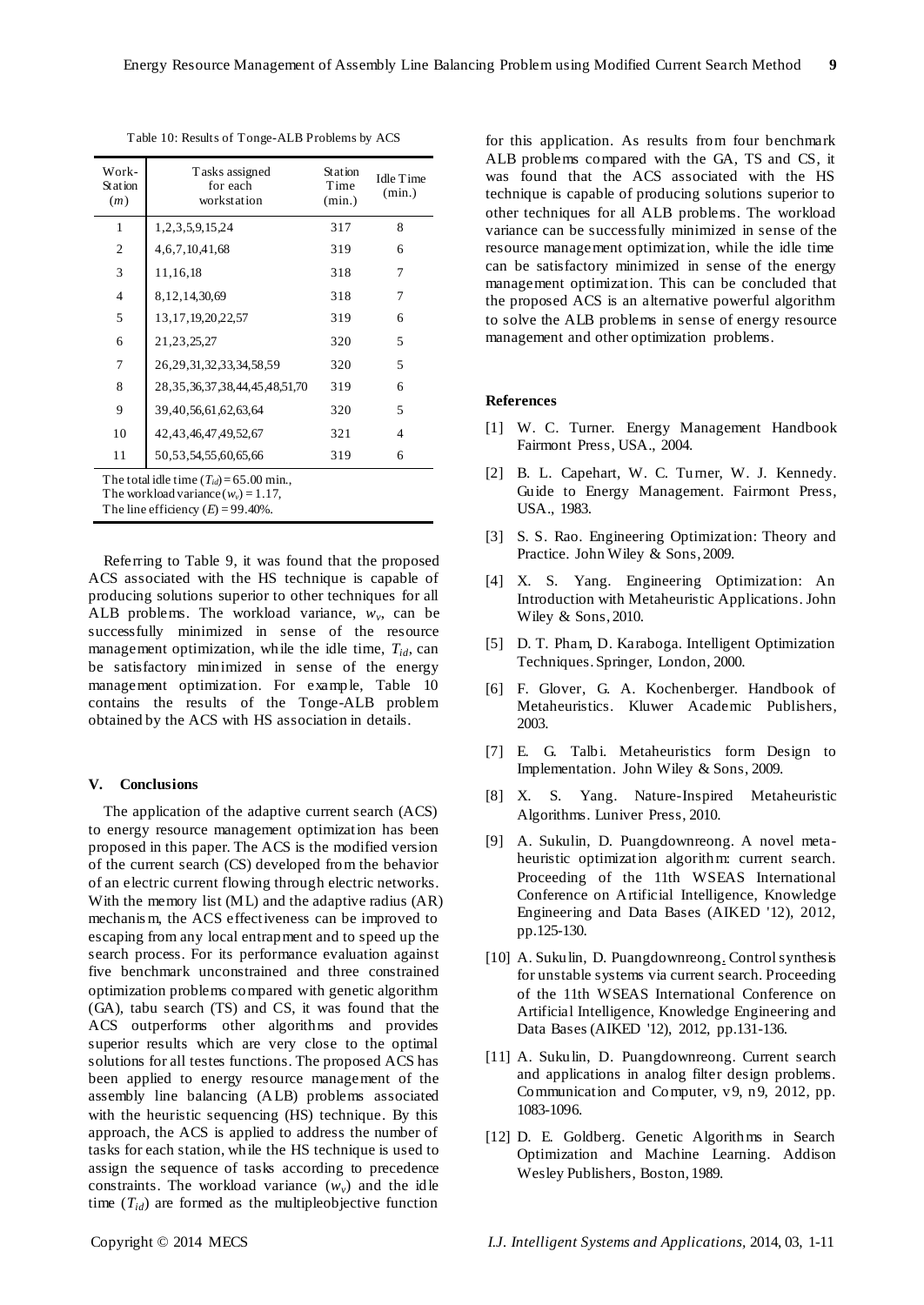- [13] MathWorks. Genetic Algorithm and Direct Search Tool- box: For Use with MATLAB. User's Guide, v1, MathWorks, Natick, Mass, 2005.
- [14] F. Glover. Tabu search part I. ORSA Journal on Computing, v1, n3, 1989, pp.190-206.
- [15] F. Glover. Tabu search part II. ORSA Journal on Computing, v2, n1, 1990, pp.4-32.
- [16] M. M. Ali, C. Khompatraporn, Z. B. Zabinsky. A numerical evaluation of several stochastic algorithms on selected continuous global optimization test problems. Journal of Global Optimization, v31, n4, 2005, pp.635-672.
- [17] K. Deb. An efficient constraint handing method for genetic algorithms. Computer Methods in Applied Mechanics and Engineering, v186, 2000, pp. 311- 338.
- [18] J. Braken, G. P. McCormick. Selected Applications of Nonlinear Programming. John Wiley & Sons, New York, 1968.
- [19] A. L. Gutjahr, G. L. Nemhauser. An algorithm for the balancing problem. Management Science, v11, 1964, pp.23-25.
- [20] M. D. Kilbridge, L. Wester. A heuristic method of assembly line balancing. The Journal of Industrial Engineering, v12, n4, 1961, pp.292-298.
- [21] A. L. Arcus. COMSOAL: a computer method of sequencing operations for assembly line. International Journal of Production Research, v4, 1966, pp.25-32.
- [22] M. Amen. Heuristic methods for cost-oriented assembly line balancing: a comparison on solution quality and computing time . International Journal of Production Economics, v69, 2001, pp.255-264.
- [23] A. Scholl. Balancing and Sequencing of Assembly Lines. Physica, Heidelberg, 1999.

## **Authors' Profiles**



**Supaporn Suwannarongsri** (1983 -), female, Bangkok, Thailand, Assistant Professor, Ph.D. candidate, she received the B.Eng. degree in Industrial Engineering from Thonburi University (TRU), Bangkok, Thailand, in 2004 and the M.Eng. degree in Industrial

Engineering from King Mongkut's Institute of Technology Ladkrabang (KMITL), Bangkok, Thailand, in 2008, respectively.

Since 2006, she has been with the Department of Industrial Engineering, Faculty of Engineering, South-East Asia University (SAU), Bangkok, Thailand, where she is currently an Assistant Professor of Industrial Engineering. She has published over 40 refereed journal and conference papers in the areas of operation research, production planning and mehaheuristic optimization. She is now the Ph.D. candidate and pursuing her Ph.D. degree in Sustainable Energy and Environment at Rattanakosin College for Sustainable Energy and Environment (RCSEE), Rajamangala University of Technology Rattanakosin, Nakhon Pathom, Thailand. Her research interests include operation research, production planning and design, mehaheuristic optimization, and applications of mehaheuristic algorithms to various real-world industrial engineering problems.



**Tika Bunnag**  $(1967 - )$ , male, Bangkok, Thailand, supervisor for Ph.D. candidate, he received the B.Eng. (Mechanical), M. Eng. (Thermal Technology) and Ph.D. (Energy Technology) from King Mongkut's University of Technology Thonburi, in 1993,

1995 and 2003 respectively.

In 2011, he joined the Rattanakosin College for Sustainable Energy and Environment, Rajamangala University of Technology Rattanakosin, Thailand, as a Vice Director and Head of Technology Management Research center. His representative published articles lists as follow: Experimental study of a Roof Solar Collector towards the Natural Ventilation of New Habitations (World Renewable Energy Congress, 1996), Experimental Investigation of Free Convection in an Open Ended Vertical Rectangular Channel (Comples journal, 2002), Experimental Investigation of Free Convection in Open Ended Inclined Rectangular Channel Heated from the Top (The Internal Journal of Ambient Energy, 2003), Improvement of Thermal Performance of Double Glass Skylight in Thailand (Asia-Pacific Regional Conference of International Solar Energy Society, 2004) and The Reduce of Building Cooling Load from Double Glass Skylight in Bangkok (Sustainable Energy and Green Architecture III, 2011) etc.

His research interests include Advance Energy Management, Magnetic Free Energy Generator, Green Buildings, Zero Waste Management and Sustainable Energy Navigation.



**Waraporn Klinbun**  $(1983 -)$ , female, Bangkok, Thailand, supervisor for Ph.D. candidate, she received a bachelor degree in Biotechnology, Master and Ph.D. degree in Mechanical Engineering from Thammasat University, Thailand. Her research focuses on

the electromagnetic energy analysis in various fields,